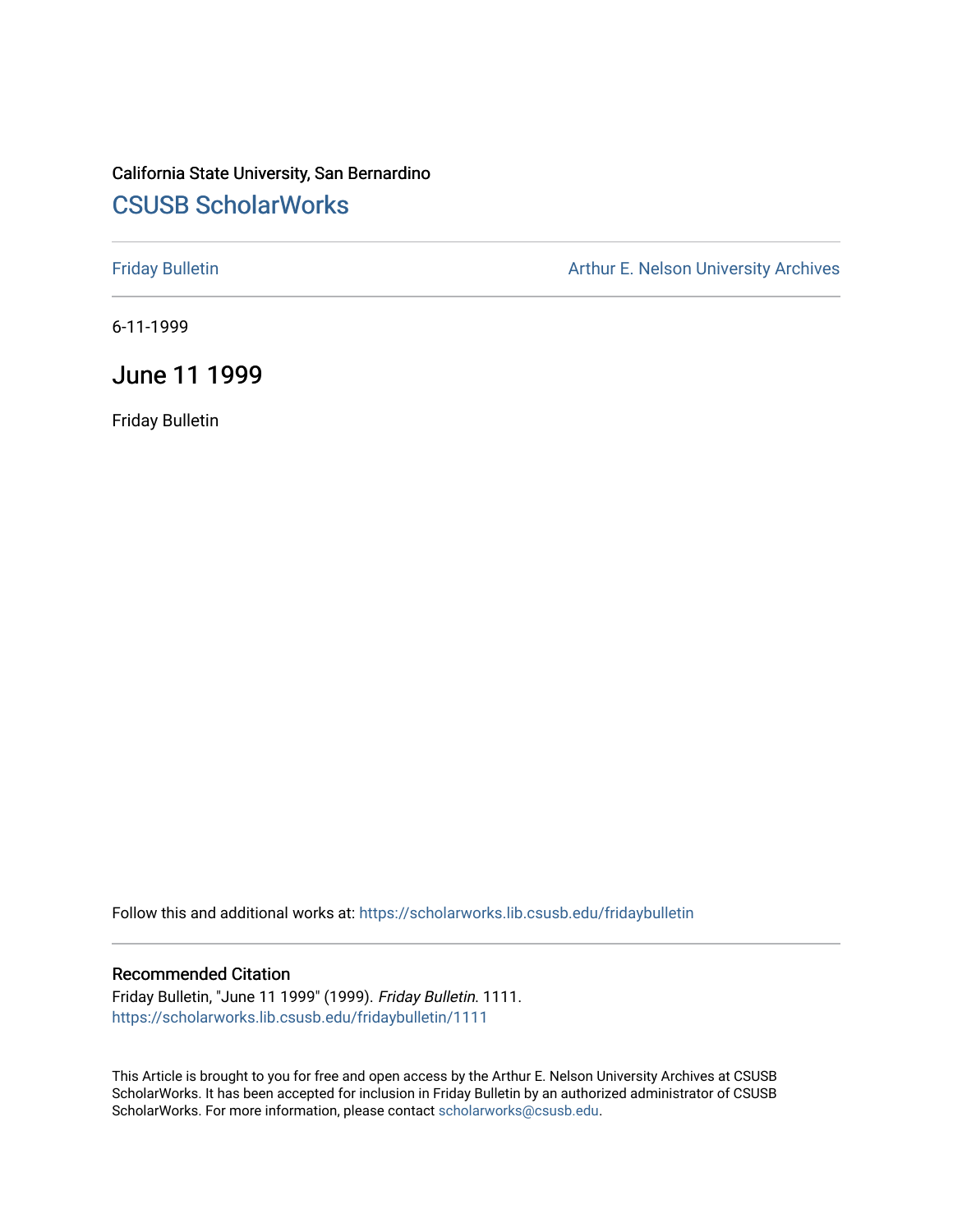News for Faculty and Staff of Cal State, San Bernardino

**n.** 

1 **9 9** 

J **u**  M E

## **Year's Outstanding Students Speak Well for Future**<br>by Shanna Bueche

*student writer intern* 

Ten students are being recognized as outstanding graduates and undergraduates at Cal State's 1999 Commencement ceremonies June 18,19 and 20,

The Outstanding Graduate Award winners are Natsuki Yamamoto from the College of Arts and Letters, Bonnie O'Connor of the College of Business and Public Administration, Robert Collins from the College of Social and Behavioral Sciences, James Walliser of the College of Natural Sciences, and Tina Marie Walker from the Coachella Valley Campus (CVC).

A native of Japan, Yamamoto, of Colton, earned her B.A. in English at CSUSB. While she pursued her M.A. in English composition, Yamamoto worked on campus as a teaching assistant and tutor as well as a volunteer tutor at San Bernardino High School. She has been awarded a two-year teaching assistantship at the University of California, Santa Barbara and has been admitted to the Ph.D. program in its linguistics department.

O'Connor, a 33-year-old San Bernardino resident, is the executive director of Children's Fund, a non-profit organization that serves as a safety net for at-risk children in San Bernardino County. She has been recognized by the Inland Empire Business Journal and the San Bernardino County Sun as a successful business leader, both today and for the future. O'Connor has a B.S. in business administration with a concentration in management and will receive her M.P.A. with a 4.0 grade-point average in June.

A recipient of several awards, including the 1998 CSUSB Outstanding Graduate Student Research Award along with various research grants, Collins has already had some work published. "Psychopharmacology" and "Experimental and Clinical Psychology" are among the most notable publications in which the Barstow resident's work has appeared. He will earn a Ph. D. in clinical neuropsychology from the University of Houston and plans to enter academics and focus his research on head injury and rehabilitation. In addition to his research and committee work on campus, he works as a part-time instructor in the CSUSB psychology department,

Walliser, of San Bernardino, is recognized for his research and teaching contributions as well. He is one of only four students in the nation invited to work on "Sue," the largest and most complete Tyrannosaurus rex found. Walliser participated in the preparation and cleaning of the 60-million-yearold fossil. He has taught biology, anatomy and physiology laboratory classes and done lectures in human anatomy and physiology.

Employed by a local supermarket. Walker, of Twentynine Palms, began her educational career at CSUSB in fall, 1992. She completed her B.A., with honors, in 1994 and in 1995 she finished her teacher's education coursework. Walker began teaching for the Morongo Unified School District in 1996 and has since developed and implemented an intervention program for all third-grade readers below the 20th percentile. Active throughout her community, she is involved in various programs and events, including volunteering at a Twentynine Palms church supervising the Sunday school program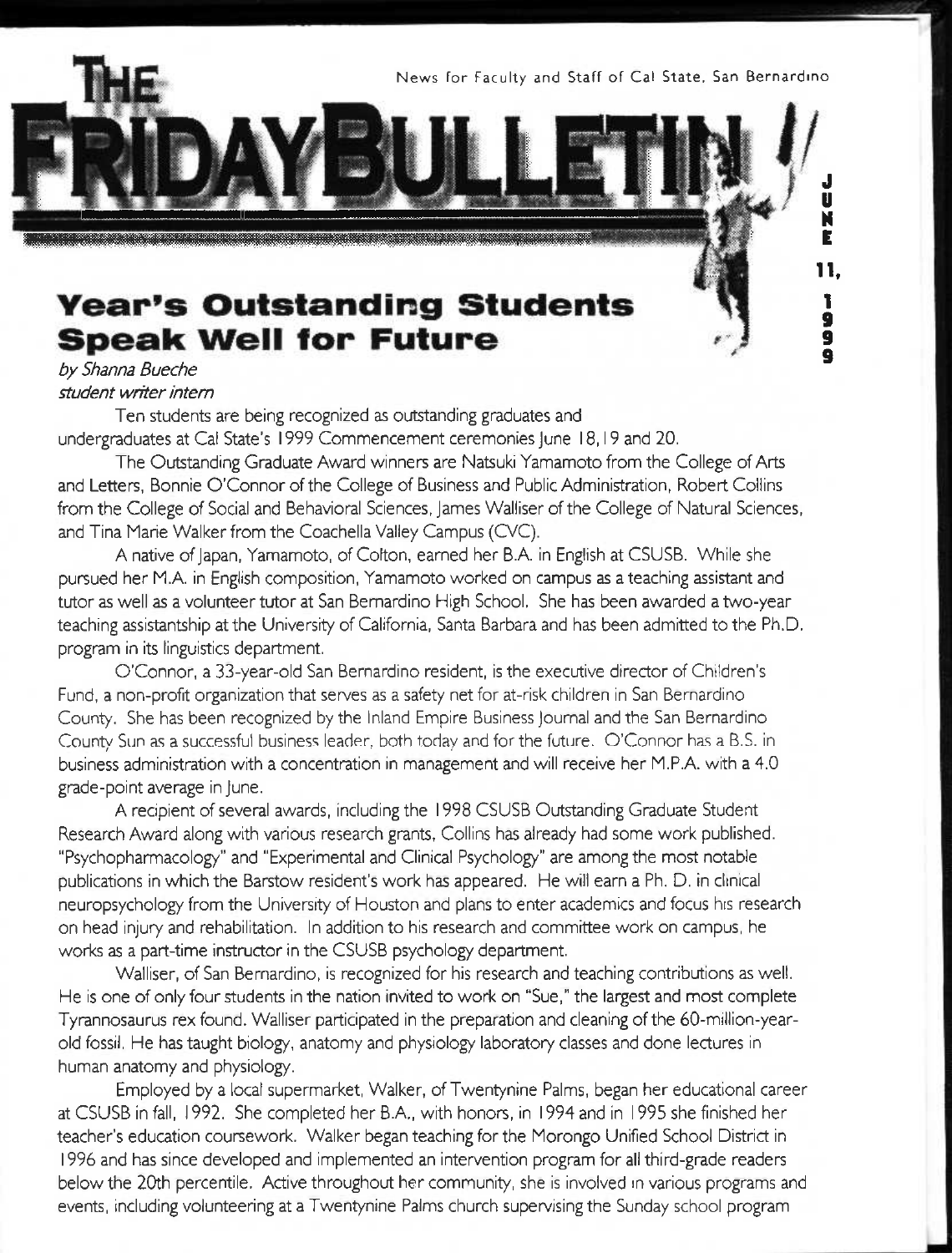# **DAYBULLETIN**

#### Page 2

and has developed a preschool Bible story program open to all children in the community.

The honored undergraduates are Shane Churchill from the College of Arts and Letters, Robert Brooks of the College of Business and Public Administration, Celesta Atkins from the College of Social and Behavioral Sciences. Scott Phillips of the College of Natural Sciences, and Alen Velagic from CVC.

Churchill is graduating with honors as a member of the Phi Kappa Phi Honor Society. The San Bernardino resident will receive a B.A. in music education. As well as being on the Dean's List for more than seven quarters, he has earned, among other honors, the John Phillip Sousa Award and the Music Teachers' Association Scholarship Award, Churchill's goal is to be a choral director at a middle school or high school.

As Beta Alpha Psi's president, Brooks' focus has been community service. Much of his leadership on campus was geared toward San Bernardino's "Adopt-A-Street" program, Habitat for Humanity, and promoting higher education by appealing to students at community colleges. The Perris resident is a recipient of six scholarships and will receive a B.S. in business administration.

Atkins, a university honors student from Upland, is part of the McNair Scholars program and is the recipient of the Sally Casanova Pre-Doctoral Scholarship and the Black Faculty and Staff Association Scholarship for Academic Excellence, Papers on two research projects have been accepted for publication in "The Red Feather Journal," an online journal for undergraduates. After completing her doctorate, she plans to teach university-level sociology and women's and ethnic studies.

Earning a B.S. in chemistry while living in Yucaipa, Phillips graduates with university and departmental honors. He made the National Dean's List all four years that he attended Cal State. Adding to the many scholarships and honors he has received, notably he is CSUSB's first Barry M. Goldwater Scholar and was one of five nationally-selected Outstanding Undergraduate Research Students, which gave him atrip to Boston to present his research. Phillips has papers published in the "Journal of Natural Products" and "The Journal of Chemical Education." He will attend UC Berkeley to earn a Ph.D. in bio-organic chemistry.

A native of Bosnia-Herzegovina, CVC's Velagic, a Palm Desert resident, is a second-year Rogers Scholar. He began his college education at the College of the Desert and was named "Best Student in the Field of Accounting" by COD alumni. The B.A. in accounting that he will receive is a prelude to his educational goals of passing the CPA exam and then going for an M.B.A.

## **student Researchers Get Hot in Desert Contest**

One graduate and two undergraduate students from CSUSB have captured three out of 21 possible first-place awards, and another CSUSB grad student took second place, in The California State University 13th Annual Student Research Competition May 7 and 8 in Bakersfield.

In the graduate Behavioral and Social Science category, psychology major Robert Collins won first place with the project on the effect of Ritalin treatment in rats. For the undergraduate competition, chemistry major Carolyn Cardellio won first place in the Behavioral and Social Science category for her research, analysis of pottery paints from ancient Aztec urban houses. Scott T. Phillips, also an undergraduate chemistry major, won first place in the Physical and Mathematic Science category for his research on a new class of naturally derived compounds. Finally, a second-place award in Biological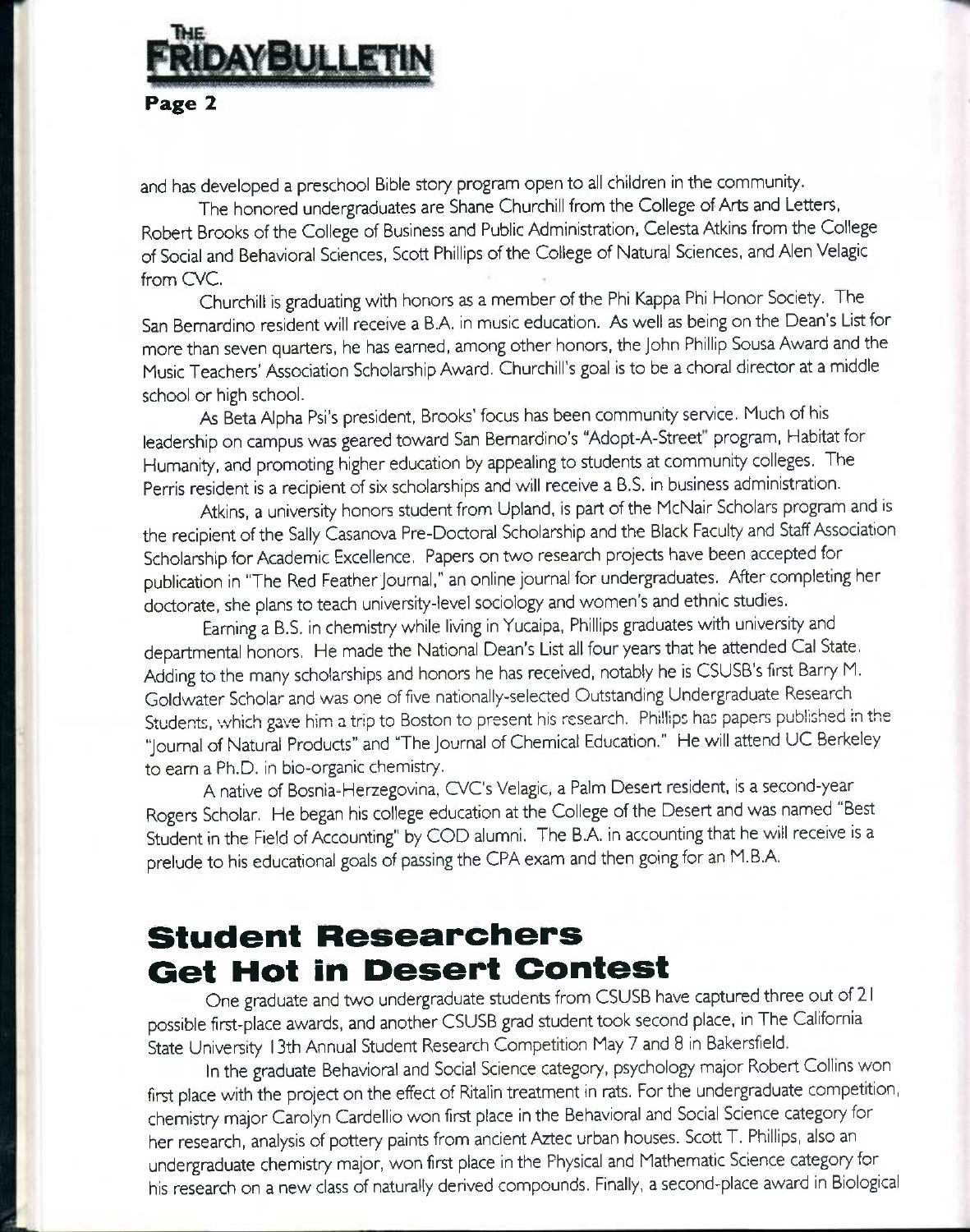

and Agricultural Science went to James Walliser who did a post-crania! study of an ancient fossil.

Competing against more than 150 students from the 22 CSU campuses, the Gal State students notched their best-ever performance in nine disciplinary categories. They were judged by scientists and faculty on methodology, interpretation of results, organization of research and ability to articulate the research, reports Keith Johnson, director of faculty development at CSUSB.

## **Small Business Lands Big Grant**

Small business owners and entrepreneurs in the inland Empire can draw from the academic expertise and young talent housed at Gal State, which has received a \$90,000 grant to accelerate services it has been offering for more than a year.

Half the funding is coming from the Kauffman Center for Entrepreneurial Leadership at the Ewing Marion Kauffman Foundation in Missouri, and the remainder from Gal State and the Arrowhead Credit Union. Awarded to management professors Jeanne King and Pat Mclnturff, who've been coordinating linkages among Gal State students and faculty with regional businesses for an ongoing exchange of information and expertise, the funding will expand the services of the Small Business/Entrepreneurship forum.

"Locating and sponsoring quality internships in entrepreneurial organizations, which benefit both student and entrepreneur, is the key objective of the forum," explains King. The funding will provide for 18 paid interns initially, mostly from the university's College of Business and Public Administration. More than 50 students are currently involved with the forum,

In addition, Mclnturff says, the grant will foster other activities associated with the forum, including an interactive web site for students and businesses, a resource base and information repository, and workshops conducted at the university's off-campus site, located in the Arrowhead Credit Union headquarters in San Bernardino, among others. Programs targeted at women and minority business owners and entrepreneurs as well as a matching service for venture capitalists and new business developers also will be offered.

Companies interested in being selected as Kauffman internship sites must meet the guidelines, including sales under \$25 million annually and fewer than 200 employees.

## **The Bulletin Board**

#### *Best Art Forward*

The 29th Annual Student Art Show will exhibit up to seventy works starting with a June 18 opening from 5-7 p.m. at the Robert V, Fullerton Art Museum. See representative work from several areas, including glass, painting, graphic design, photography, sculpture, art education, ceramics and wood. The show's opening will be highlighted by a ceremony presenting awards from the art department. Friends of the Museum and the San Bernardino Art Association.



*Birth Announcement*  Robert Blackey (History) became a grandfather for the second time when his daughter-in-law.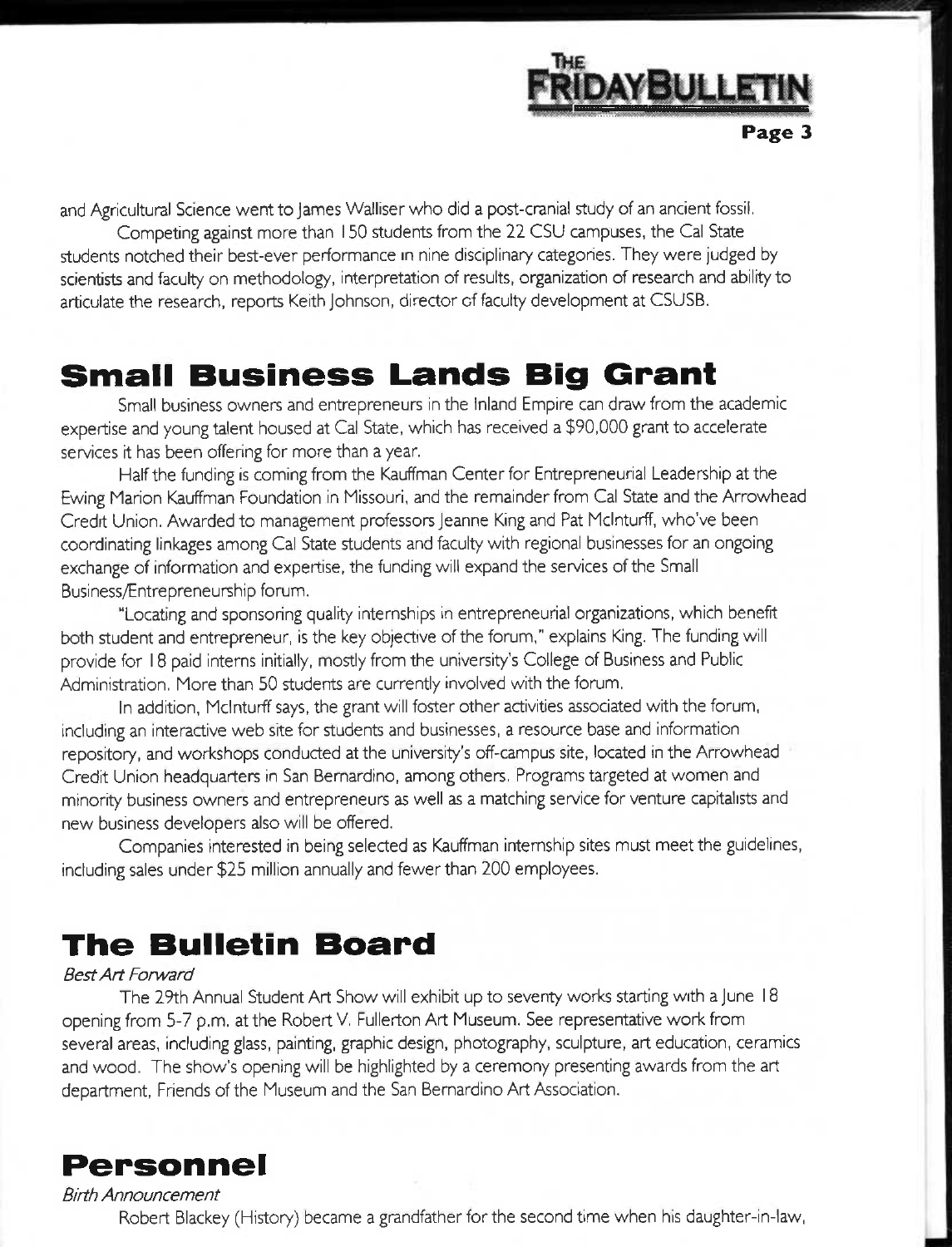# ayBullet Page 4

Jennifer, and son, Richard Blackey (B.A. 1988, M.B.A. 1989), became the proud parents of Breanna Morgan on June I. She weighed 7 pounds, 8 ounces at birth and measured 19 inches.

#### *Weddings*

Sant Khalsa (Art) was married to David Scheffler, a composer and producer, on April 22, which is one of her favorite days--Earth Day, beside one of her favorite trees--the General Sherman Tree, the largest on Earth. They "reside in marital bliss with their combined family of one dog. Raj, and two cats, Willow and Yally, in North Hollywood."

And Linda Pella (Administration and Finance) is now Linda Pella-Hartley after exchanging vows with a "lucky guy" named Mel. The couple was married April 17 at the Bethany Wedding Chapel in La Verne and is living in Rancho Cucamonga.

## **Calendar**

#### **llirotighJiilyz6**

#### **Art Exhibit.**

Paintings that use wire, colored glues and other materials by Los Angeles artist Sally Elesby. Robert V. Fullerton Art Museum. Talk by Elesby on June 3, 4-5:30 p.m. Museum hours Tuesday, Wednesday I I a.m.-5 p.m.; Thursday 1-7 p.m.; Friday 10 a.m.-4 p.m.; Saturday, Sunday noon-5 p.m.; closed Monday. New summer hours, which begin July 1. Free. Ext. 7373.

#### **Friday, June 11**

#### *Music.*

CSUSB Symphonic Band and Concert Choir present program featuring Vincent Persichetti's settings of Walt Whitman poetry, "Celebrations." Also "Circus Band" by Charles Ives and "Fanfare" by Larry McFatter, CSUSB music department professor. 7:30 p.m.. Recital Hall. Tickets \$5 general admission, \$3 students and senior citizens. Call for reservations Ext. 5859.

#### *Theatre.*

"Night Must Fall," by Emlyn Williams. A dashing and clever young man, a lonely old woman, and her vulnerable niece who is fascinated by this man, although she is certain he is a murderer. Will there be another murder? University Theatre. June 11 at 8:15 p.m. June 13 at 2 p.m. General admission \$ 10; senior citizens and CSUSB alumni \$8; students \$4. Ext. 5884.

Jay Henson plays Dexter Haven, Jamie McBriety is Tracy Lord and Mark Thompsen plays Mike Connor in "The Philadelphia Story." (Photo appears on Friday Bulletin website) **^turday.Juneiz** 

#### *Theatre.*

"The Philadelphia Story," by Philip Barry. Gossip magazine sends reporter and photographer to cover the high society wedding of Tracy Lord, but Tracy seems more interested in the reporter, or maybe